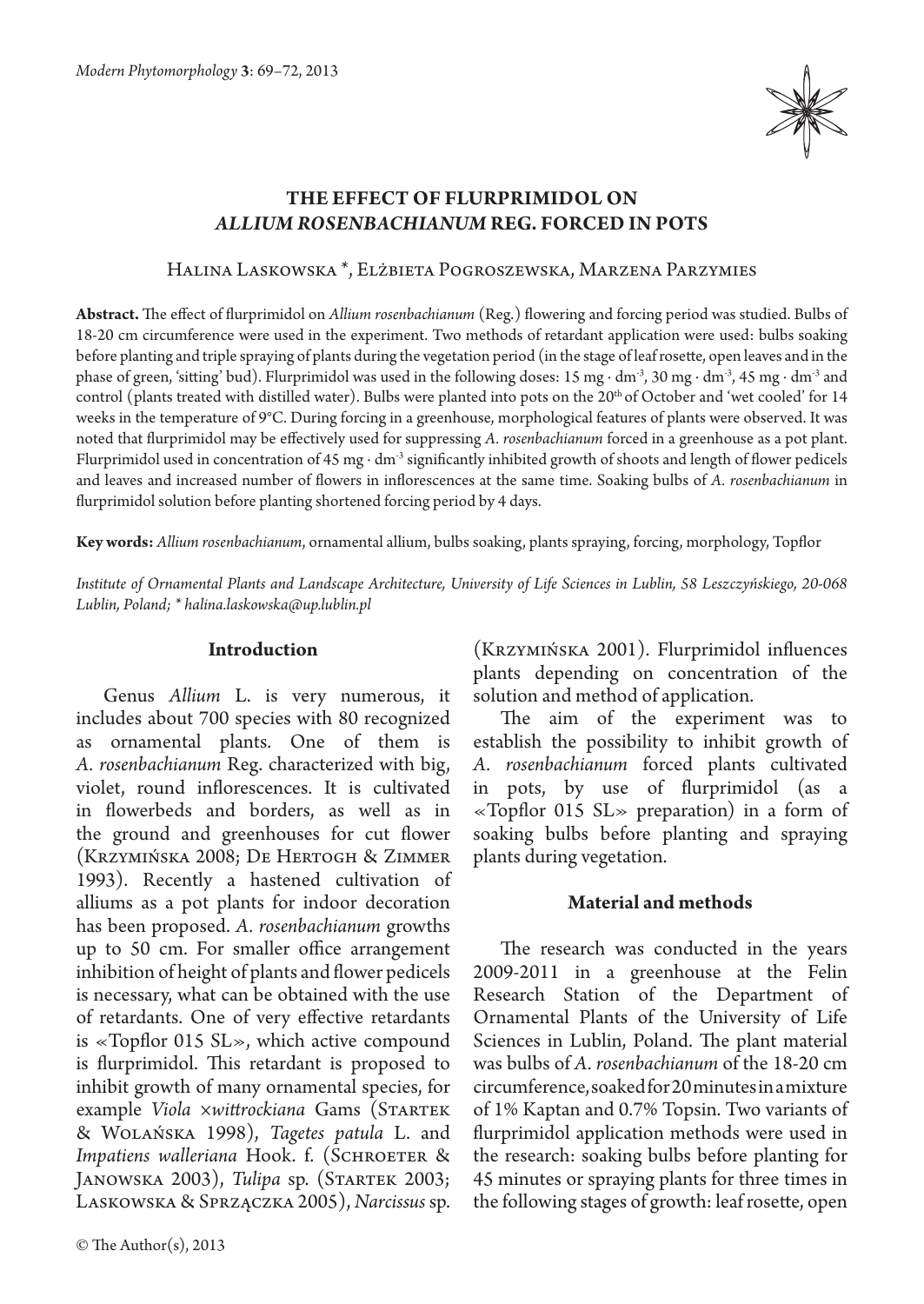leaves and after green bud appearance. Plants were sprayed till they were completely covered with the retardant. Flurprimidol was used in the following concentrations: 15 mg  $\cdot$  dm<sup>-3</sup>, 30 mg ∙ dm-3, 45 mg ∙ dm-3. Control plants were treated with distilled water only.

On the 20th of October, bulbs were planted into 13×12 cm pots filled with soil obtained from the top layer of arable land. Pots with planted bulbs were cooled for 14 weeks in the temperature of 9°C. At the end of January pots were moved into the greenhouse, where the air temperature was 18-20°C and relative humidity was 70-80%.

The experiments were established in a completely randomized blocks method. There were 5 replications, where one replication was one pot with 5 bulbs.

The following features were analyzed: leaves length, plants height, flower pedicel length, inflorescence diameter, number of flowers per inflorescence and forcing period.

The results were analyzed statistically. Significance of differences was estimated with the analysis of variance with the Tuckey's confidence intervals at the 0.05 level of significance.

## **Results and discussion**

Flurprimidol used in the research, influenced morphological features of *A. rosenbachianum*  plants. The retardant used in a form of soaking solution in concentration of 30 mg ⋅ dm<sup>3</sup> and in the highest concentration  $(45 \text{ mg} \cdot \text{dm}^3)$  with both forms of application effectively inhibited height of plants and length of flower pedicel (Tab. 1). Studies of POBUDKIEWICZ (1996) proved that tulips might be suppressed with flurprimidol used in high concentrations of 30 mg ∙ dm-3 and 40 mg ∙ dm-3. Pogroszewska (2002) noted that with the use of flurprimidol in concentration of 30 mg  $\cdot$  dm<sup>-3</sup> it is possible to obtain *Spathiphyllum* plants that have flower shoots eight times shorter. Flurprimidol also inhibited growth of other plants, such as *Gladiolus* sp. (Serocka & Zalewska 2001) and *Narcissus* sp. (Krzymińska 2001). MROCZKO & SZLACHETKA (1999) investigating

methods of tulips growth suppression noted that the best effect could be obtained when plants were sprayed twice with flurprimidol in concentration of 40 mg ⋅  $dm^3$ . Plants of oriental lilly *'Mona Lisa'* also formed shorter pedicels after flurprimidol treatment in a form of spray (POBUDKIEWICZ & TREDER 2006). Pedicels length of *Pelargonium ×hortorum* L.H. Bailey depended on concentration of flurprimidol used (POBUDKIEWICZ 2000a). The retardant used in low concentrations had no effect on pedicel length, but used in concentration of 22 mg  $\cdot$  dm<sup>-3</sup> inhibited their elongation, in comparison to control plants. Plants forming shorter pedicels have flowers positioned on the same level, what increases their decorative value (Pobudkiewicz 2008).

Flurprimidol together with inhibiting height of plants, caused reduction in inflorescence diameter, when plants were sprayed with solution of the highest concentration of the retardant in comparison to the control plants (Tab. 1). It confirms results obtained by other authors. Schroeter & Janowska (2003) observed that plants of *Begonia semperflorens* Link et Otto sprayed with flurprimidol solution formed flowers of smaller diameter. Flurprimidol caused reduction of flower diameter of other plants as well, such as Asiatic lilly *'Prima'* (POBUDKIEWICZ & NOWAK 1992), *Alstroemeria 'Rosalina'* (Pobudkiewicz *et al.* 2000), *Cuphea* (Pobudkiewicz 2000b) and *Poinsettia* (Pobudkiewicz *et al.* 1995).

In the presented research, in case of *A. rosenbachianum*, an advantageous influence of retardant on number of flowers in inflorescence was observed (Tab. 1). Flurprimidol used in concentration of 45 mg  $\cdot$  dm<sup>-3</sup>, used in a form bulbs soaking or spray, caused formation of more flowers per inflorescence respectively by 38% and 62%. Similar effect was observed when flurprimidol was used in cultivation of *Chrysanthemum zawadskii* Herbich (Yoo & Kang 1999), *Ch. indicum* L. ( Jung *et al.* 2000) and *Lisianthus* (Whipker *et al.* 2000). The opposite results were obtained by HETMAN  $\&$ Witek (2008) in studies on *Kohleria amabilis*  (Planch. & Linden) Fritsch. Plants treated with flurprimidol formed fewer flowers in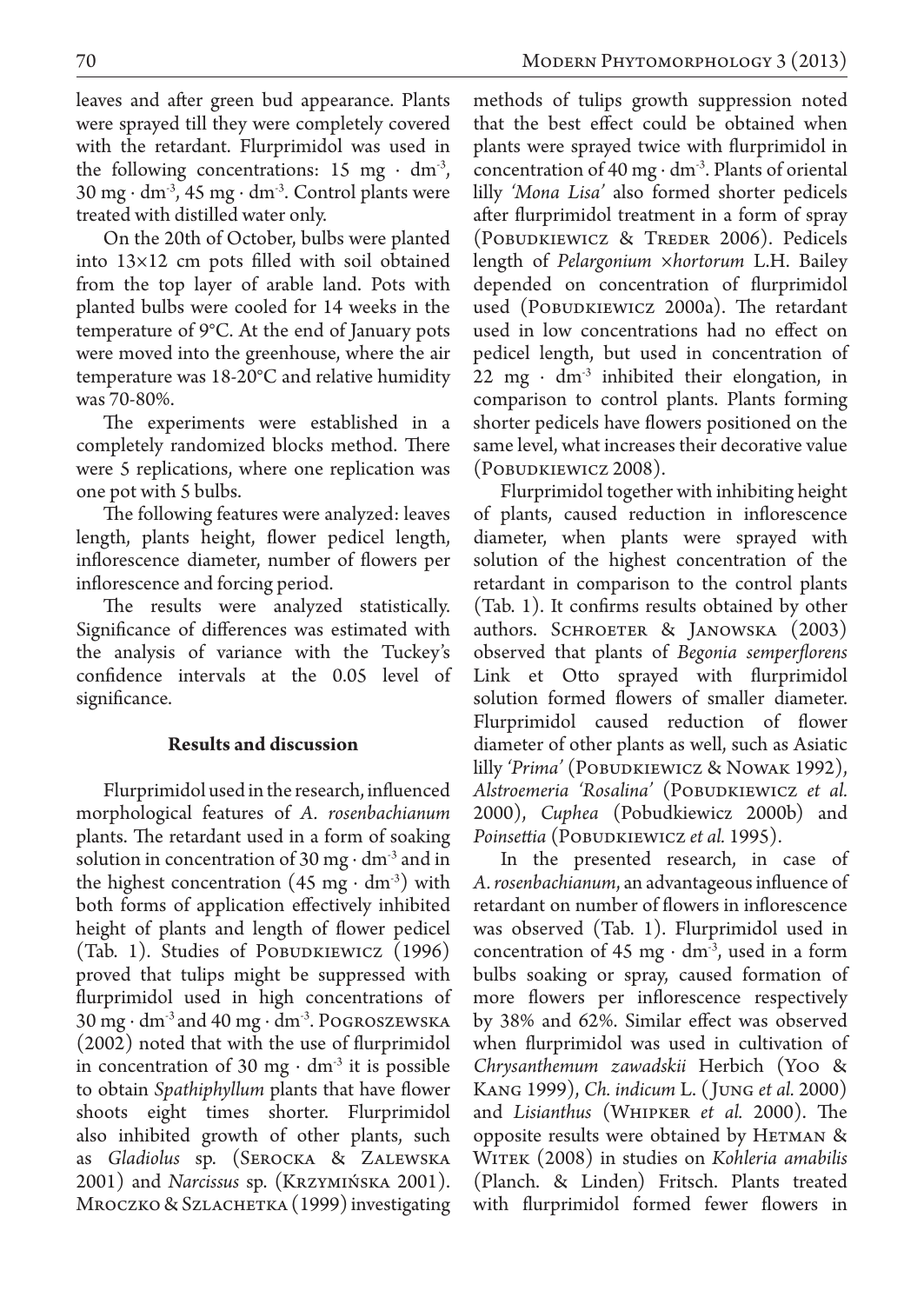| Flurprimidol<br>concentration        | Application<br>method | Height of plants<br>$\text{cm}$ ) | Inflorescence<br>diameter (cm) | Pedicel length<br>(cm) | Number of<br>flowers per<br>inflorescence |
|--------------------------------------|-----------------------|-----------------------------------|--------------------------------|------------------------|-------------------------------------------|
| $\Omega$                             | bulbs soaking         | $43.9$ *                          | $10.2_{\text{ab}}$             | 38.9 <sub>3</sub>      | 144.5                                     |
|                                      | spraying              | $45.1$ <sub>s</sub>               | 10.3 <sub>ab</sub>             | 39.8                   | 143.0                                     |
| $15 \text{ mg} \cdot \text{dm}^{-3}$ | bulbs soaking         | 40.4 <sub>ab</sub>                | 10.7                           | 34.9 <sub>ab</sub>     | 158.2                                     |
|                                      | spraying              | $44.8$ <sub>s</sub>               | $10.2_{\text{ab}}$             | $40.0$ <sub>s</sub>    | 169.5 <sub>bc</sub>                       |
| $30 \text{ mg} \cdot \text{dm}^{-3}$ | bulbs soaking         | 32.8                              | 10.1 <sub>b</sub>              | $27.5_{\rm cd}$        | 163.8                                     |
|                                      | spraying              | 42.7 <sub>2</sub>                 | $10.2_{\rm sh}$                | $37.5$ <sub>2</sub>    | $171.1_{\rm bc}$                          |
| $45 \text{ mg} \cdot \text{dm}^{-3}$ | bulbs soaking         | 31.5 <sub>c</sub>                 | $10.2_{\text{ab}}$             | $26.2_{\mu}$           | 199.8 <sub>ab</sub>                       |
|                                      | spraying              | 36.9 <sub>bc</sub>                | 9.4 <sub>c</sub>               | $31.7_{bc}$            | $231.2$ <sub>s</sub>                      |

**Table 1.** The effect of flurprimidol on morphological features of inflorescence shoots of *Allium rosenbachianum*  (two years means).

\* means in the columns followed by the same letter do not differ significantly at  $\alpha$  =0.05.

| <b>Table 2.</b> The effect of flurprimidol on length of leaves and forcing period of Allium rosenbachianum (two years means). |  |
|-------------------------------------------------------------------------------------------------------------------------------|--|
|-------------------------------------------------------------------------------------------------------------------------------|--|

| Flurprimidol concentration Application method |               | Length of leaves (cm) | Number of days of forcing |
|-----------------------------------------------|---------------|-----------------------|---------------------------|
| $\Omega$                                      | bulbs soaking | $36.2_{\text{ab}}$ *  | 53.2 <sub>sh</sub>        |
|                                               | spraying      | 37.0 <sub>a</sub>     | 50.9 <sub>bcd</sub>       |
| $15 \text{ mg} \cdot \text{dm}^3$             | bulbs soaking | 35.5 <sub>ab</sub>    | 49.4 <sub>cd</sub>        |
|                                               | spraying      | $36.1_{ab}$           | $51.0$ <sub>bcd</sub>     |
| $30 \text{ mg} \cdot \text{dm}^{-3}$          | bulbs soaking | 33.8 <sub>bc</sub>    | 49.3 <sub>cd</sub>        |
|                                               | spraying      | 34.0 <sub>bc</sub>    | 51.8 <sub>abc</sub>       |
| $45 \text{ mg} \cdot \text{dm}^{-3}$          | bulbs soaking | 31.7 <sub>c</sub>     | 48.9 <sub>a</sub>         |
|                                               | spraying      | 31.5 <sub>c</sub>     | 54.4                      |

\* means in the columns followed by the same letter do not differ significantly at  $\alpha$  =0.05.

inflorescence. Similar effect was observed in case of Alstroemeria (POBUDKIEWICZ et al. 2000) and *Pelargonium ×hortorum* (POBUDKIEWICZ 2000b) treated with retardants. Studies of LASKOWSKA *et al.* (2007) showed that plants of *Allium sphaerocephalon* L. formed more flowers in inflorescence if plants where sprayed with flurprimidol in concentration of 30 mg ⋅ dm<sup>-3</sup> in comparison to bulbs soaking.

Decorative value of plants also depends on the length of leaves. In the presented work use of flurprimidol in high concentrations caused development of shorter leaves in plants treated with the retardant in the form of spraying or bulbs soaking (Tab. 2). The obtained results confirm the ones observed by STARTEK (2003), who studying tulips noted, that flurprimidol caused forming of shorter and more stiff leaves.

Period of waiting for flowers from the moment of bulbs planting was about 50 days. Bulbs soaked in the flurprimidol solution bloomed a few days earlier than those soaked in distilled water (Tab. 2). Spraying plants with flurprimidol used in the concentration of 45 mg ⋅ dm<sup>-3</sup> elongated the forcing for a few days. In case of ornamental plants, retardants may hasten or delay flowering from the moment of planting into pots. Delay in blooming is often observed, especially when growth inhibitors are used in high concentrations (POBUDKIEWICZ 2008). Flurprimidol applied in concentration of 30-50 mg  $\cdot$  dm<sup>3</sup> delayed bloom of Asiatic lilly *'Prima'* (Pobudkiewicz & Nowak 1992), and in concentration of 22.5 mg ⋅  $dm<sup>3</sup>$